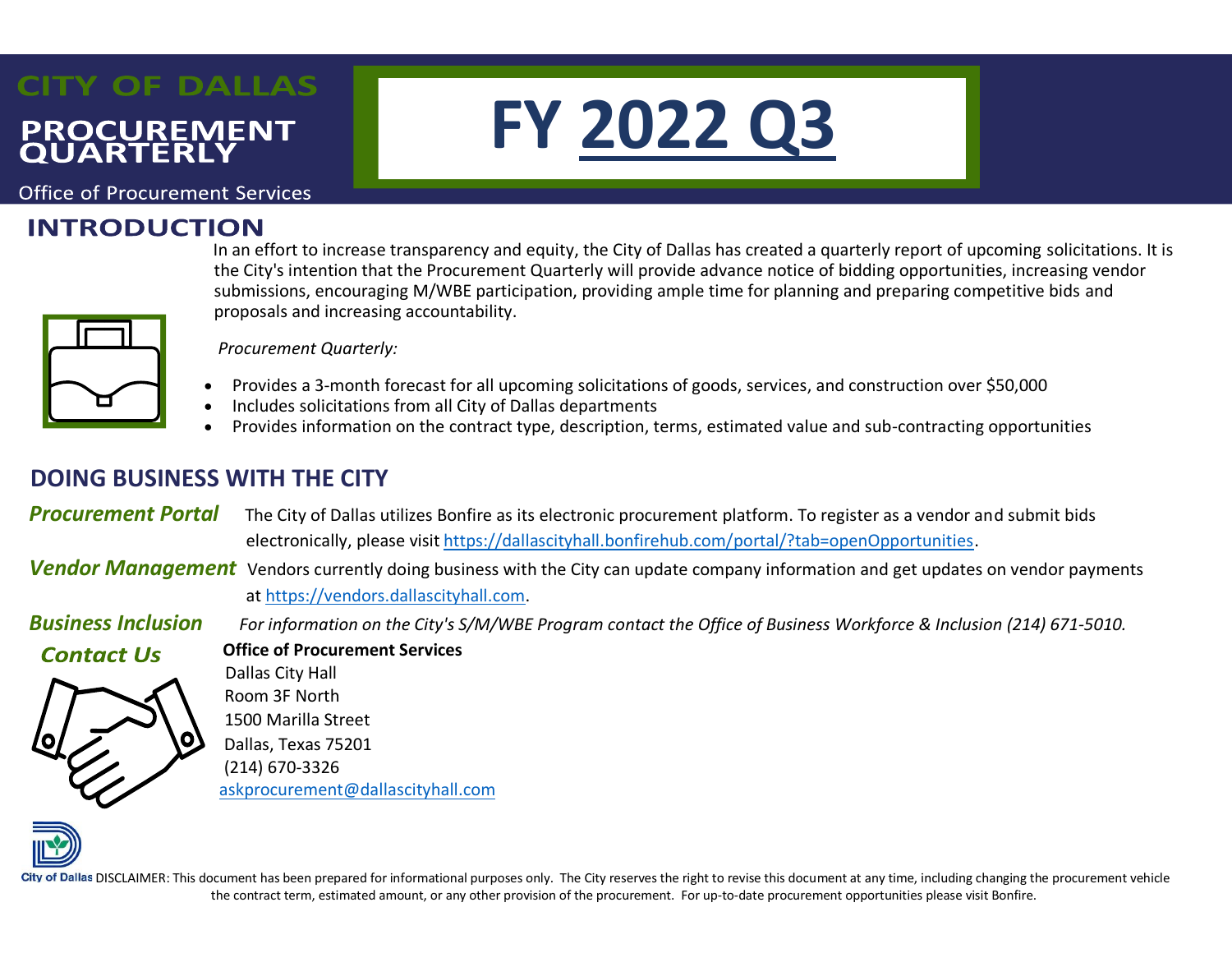## **Quarterly Report Key**

#### *RFB- Request for Bids*

A publicly advertised competitive procurement process to obtain sealed bids for goods and services. The RFB does not allow for negotiation of contract terms and is awarded to the lowest responsible bidder.

#### *RFCS- Request for Competitive Sealed Proposals*

An alternative publicly advertised competitive procurement process to obtain sealed proposals only for acquisition of high technology items, insurance purchases, and other services. The RFCSP includes formal evaluation criteria, best and final offers, negotiation of contract terms on a confidential, fair, and equitable basis, and a most advantageous award.

#### *RFQ- Request for Qualifications*

A document defining the project scope of requested personal, professional, or planning services, which scope is used to notify consultants of the City's intent to contract and to request a written response of their interest. An award may be made from an RFQ only or will be considered as a first step prior to the issuing of an RFP for shortlisted proposers.

#### *RFP- Request for Proposals*

A procurement process outlining the City's needs for performance of a consulting service, revenue, or similar project, its objectives, scope of work, evaluation, and qualifications criteria, and other pertinent facts needed in preparing a proposal to perform the requested work for the City. The RFP allows flexibility in procedure, allows negotiation of contract terms, and contemplates a most advantageous award.

#### *Goods*

Supplies, equipment, and other personal property.

#### *General Services*

Services including insurance, technical services related to the purchase of a high technology item, or other types of manual, physical, or intellectual labor.

#### *Professional Services*

Services rendered by a member of a recognized discipline with widely accepted standards of required study or specified attainments in special knowledge, as distinguished from mere skill.



City of Dallas DISCLAIMER: This document has been prepared for informational purposes only. The City reserves the right to revise this document at any time, including changing the procurement vehicle the contract term, estimated amount, or any other provision of the procurement. For up-to-date procurement opportunities please visit Bonfire.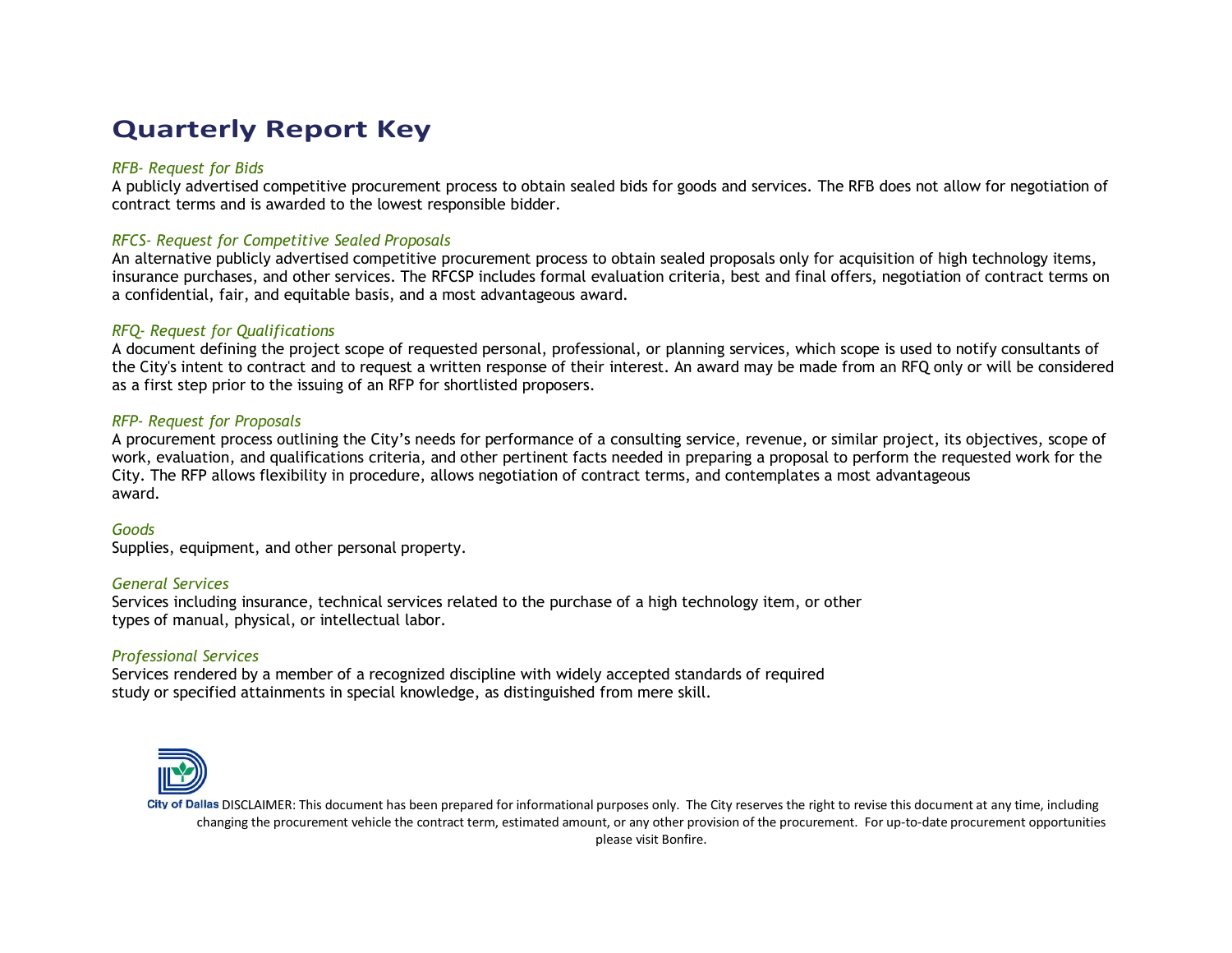| <b>FY22 Q3 Goods and Services</b>                                                       |                         |                                                      |                       |                               |                                              |             |                                                                                                                                                                                                                                                                                                                   |                                              |  |
|-----------------------------------------------------------------------------------------|-------------------------|------------------------------------------------------|-----------------------|-------------------------------|----------------------------------------------|-------------|-------------------------------------------------------------------------------------------------------------------------------------------------------------------------------------------------------------------------------------------------------------------------------------------------------------------|----------------------------------------------|--|
| <b>Name of Procurement</b>                                                              | <b>Procurement Type</b> | <b>Can Local</b><br><b>Preference be</b><br>Applied? | <b>Estimated Term</b> | <b>Estimated Amount</b>       | <b>Funded by</b><br><b>ARPA or</b><br>Grant? | <b>Dept</b> | <b>Scope of Work/Subcontracting Opportunities</b>                                                                                                                                                                                                                                                                 | <b>NIGP Commodity Codes</b>                  |  |
| <b>Citywide Plumbing Services</b>                                                       | <b>RFB</b>              | No                                                   | 4 Years               | \$<br>2,500,000.00            | No                                           | <b>BSD</b>  | IDIQ service agreement to provide services for drain cleaning<br>and general plumbing services for various City facilities                                                                                                                                                                                        | 91060, 91468, 67057                          |  |
| <b>Building Materials &amp; Lumber</b>                                                  | <b>RFB</b>              | No                                                   | 3 Years               | \$<br>2,000,000.00            | No                                           | <b>BSD</b>  | Master agreement for the purchase of building material and<br>lumber                                                                                                                                                                                                                                              | 15000, 15010, 54091                          |  |
| Citywide Elevator & Escalator Maintenance and<br>Repairs                                | <b>RFB</b>              | No                                                   | 3 Years               | \$<br>5,500,000.00            | No                                           | <b>BSD</b>  | Master service agreement for elevator and escalator<br>maintenance and repair at various City facilities                                                                                                                                                                                                          | 91013, 91020, 91839                          |  |
| Lamps & Light Bulbs                                                                     | <b>RFB</b>              | No                                                   | 4 Years               | \$<br>2,500,000.00            | No                                           | <b>BSD</b>  | IDIQ master agreement for the purchase of energy efficient<br>light bulbs, tubes and LEDs for City facilities                                                                                                                                                                                                     | 28554, 55955, 28550                          |  |
| Citywide HVAC Parts & Labor & Equipment<br>Rental                                       | <b>RFB</b>              | No                                                   | 3 Years               | \$<br>35,000,000.00           | No                                           | <b>BSD</b>  | Master agreement for heating, ventilation and air conditioning<br>system, parts, supplies, repair, and equipment rental services                                                                                                                                                                                  | 91450, 03167, 94155, 99247                   |  |
| Citywide Fence Installation, Maintenance &<br>Repairs to include supplies and materials | <b>RFB</b>              | No                                                   | 3 Years               | \$<br>12,000,000.00           | No                                           | <b>BSD</b>  | Master agreement for the various fencing supplies, materials<br>and installation and repairs services                                                                                                                                                                                                             | 98815, 33013, 33055, 33058, 98136            |  |
| Asbestos Testing                                                                        | <b>RFB</b>              | Yes                                                  | 5 Years               | 1,125,000.00<br>\$            | No                                           | <b>CCS</b>  | Provide testing for all asbestos abatement and demolitions<br>associated with demolition prior to beginning projects                                                                                                                                                                                              | 96148, 91040                                 |  |
| <b>Demolition Services</b>                                                              | <b>RFB</b>              | Yes                                                  | 5 Years               | 2,760,234.00<br>\$            | No                                           | CCS         | Structure demolition, wet, site clearance, mobilization building<br>fee, backfill, leveling, grading, asphalt/concrete parking removal,<br>fire proofing material (asbestos abatement), ceiling or wall<br>textures taping bedding on sheetrock or board, title, floor tile or<br>sheet floor covering and mastic | 91240, 91040, 91223                          |  |
| <b>Exterior Car Washes</b>                                                              | <b>RFB</b>              | Yes                                                  | 5 Years               | \$<br>100,000.00              | No                                           | <b>CCS</b>  | Exterior vehicle wash for Nuisance Abatement Boom Truck                                                                                                                                                                                                                                                           | 48536, 48636, 63570                          |  |
| Body-Worn, In-Car and Interview Room Camera<br>Systems                                  | <b>RFB</b>              | Yes                                                  | 5 Years               | 371,000.00<br>\$              | No                                           | ccs         | Master agreement for Body & In- Car cameras, interview<br>rooms camera systems, software license, installation, and<br>consulting service                                                                                                                                                                         | 20880, 05512, 84067, 96246, 72500,<br>91800  |  |
| <b>Ground Maintenance Services</b>                                                      | <b>RFCSP</b>            | Yes                                                  | 5 Years               | 975,000.00<br>\$              | No                                           | <b>CCS</b>  | Grounds maintenance for 3112 Canton Street; 7901 Goforth;<br>4020 W. Illinois Avenue                                                                                                                                                                                                                              | 98836, 02067, 98875                          |  |
| Mosquito Spraying                                                                       | <b>RFB</b>              | Yes                                                  | 5 Years               | \$<br>200,000.00              | No                                           | CCS         | Master agreement for adult mosquito control, truck mounted<br>ULV fogging services                                                                                                                                                                                                                                | 48559, 48659, 87527                          |  |
| Uniforms/Shoes                                                                          | <b>RFB</b>              | Yes                                                  | 5 Years               | \$<br>675,000.00              | No                                           | <b>CCS</b>  | Uniforms and shoes for coder officers                                                                                                                                                                                                                                                                             | 2000, 20085, 80086, 80088                    |  |
| Citywide Printing                                                                       | <b>RFB</b>              | Yes                                                  | 5 Years               | \$<br>230,000.00              | No                                           | CCS         | Master agreement for various types of printing services to<br>include badges, various forms, multi- part forms and citations,<br>name plates, die cut decals, signs, place cards, business<br>cards, letterhead and envelopes                                                                                     | 96607, 96651, 31000, 96611, 96600,<br>96628. |  |
| <b>Alarm Services</b>                                                                   | <b>RFB</b>              | Yes                                                  | 5 Years               | 100,000.00<br>\$              | No                                           | CCS         | Fire alarm inspection and report, monthly fire alarm, fire alarm<br>repair                                                                                                                                                                                                                                        | 34016, 93609, 99005, 99050                   |  |
| School Crossing Guard Services                                                          | <b>RFP</b>              | <b>No</b>                                            | 3 Years               | 15,000,000.00<br>$\mathbb{S}$ | No                                           | <b>CTS</b>  | Provides school crossing guard services at locations<br>throughout the City per Texas Local Government Code Chapter<br>343, Section 343.011 through 343.013., \$5,000,000 Per Year<br>for three (3) years                                                                                                         | 92471, 99027                                 |  |
| Emergency Light Equipment, Parts & Labor                                                | <b>RFB</b>              | No                                                   | 5 Years               | \$<br>2,000,000.00            | No                                           | <b>EFM</b>  | Emergency light equipment, parts & labor                                                                                                                                                                                                                                                                          | 96874, 49039, 96221                          |  |
| Pressure Washing, Scraping and Sweeping<br>Services                                     | <b>RFB</b>              | No                                                   | 5 Years               | \$<br>3,000,000.00            | No                                           | EFM         | Pressure washing, scraping, sweeping service at various City<br>locations                                                                                                                                                                                                                                         | 96874, 49039, 96221                          |  |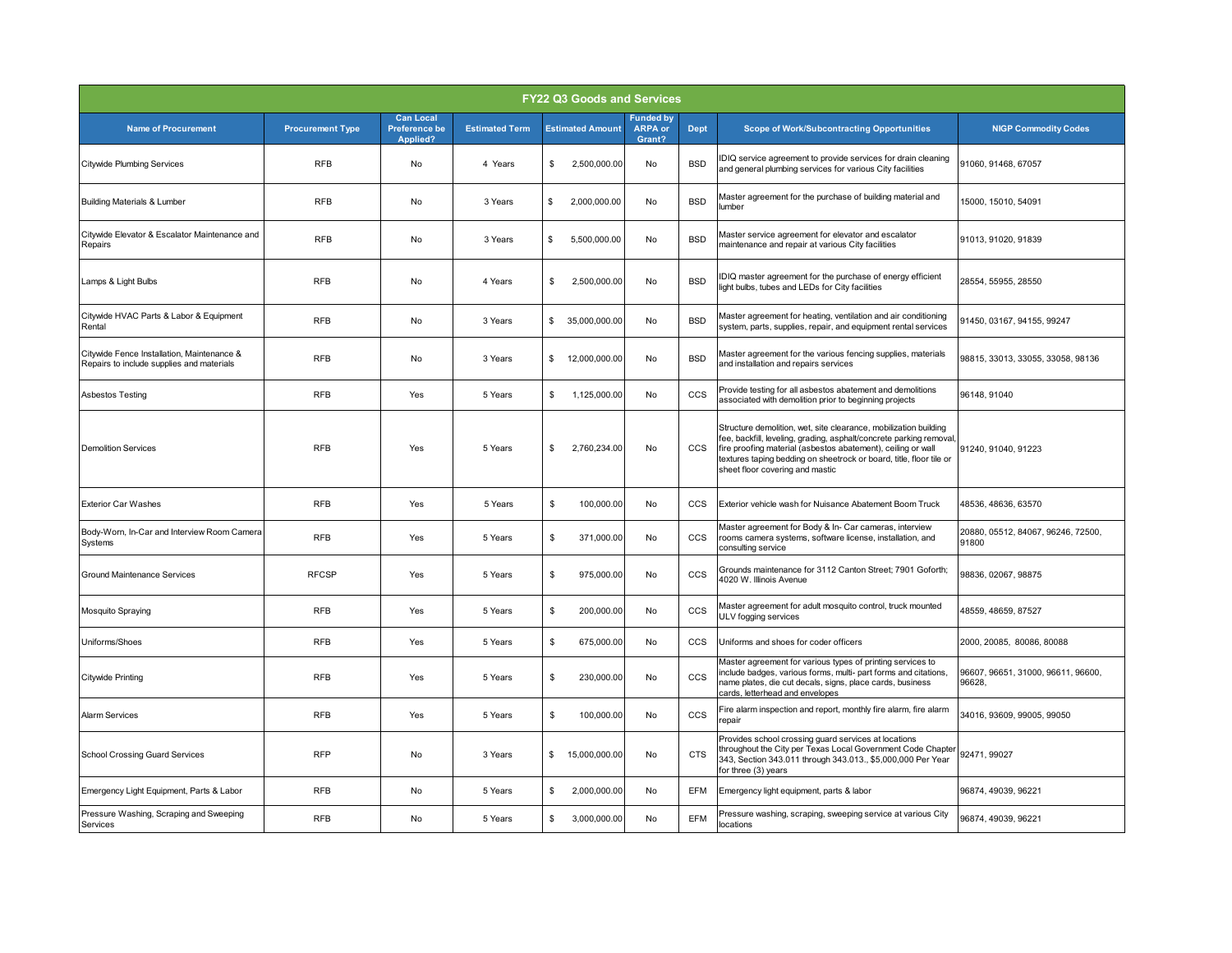| <b>FY22 Q3 Goods and Services</b>                                 |                         |                                                      |                                  |                                |                                              |             |                                                                                                                                                                                                                                                                                                                                                                                                                                                                                                                                                                                                                                                                                                                                                                                                                                    |                                                   |  |
|-------------------------------------------------------------------|-------------------------|------------------------------------------------------|----------------------------------|--------------------------------|----------------------------------------------|-------------|------------------------------------------------------------------------------------------------------------------------------------------------------------------------------------------------------------------------------------------------------------------------------------------------------------------------------------------------------------------------------------------------------------------------------------------------------------------------------------------------------------------------------------------------------------------------------------------------------------------------------------------------------------------------------------------------------------------------------------------------------------------------------------------------------------------------------------|---------------------------------------------------|--|
| <b>Name of Procurement</b>                                        | <b>Procurement Type</b> | <b>Can Local</b><br><b>Preference be</b><br>Applied? | <b>Estimated Term</b>            | <b>Estimated Amount</b>        | <b>Funded by</b><br><b>ARPA</b> or<br>Grant? | <b>Dept</b> | <b>Scope of Work/Subcontracting Opportunities</b>                                                                                                                                                                                                                                                                                                                                                                                                                                                                                                                                                                                                                                                                                                                                                                                  | <b>NIGP Commodity Codes</b>                       |  |
| Maintenance of Fuel Pumps, Dispensing<br>Equipment, Lines & Tanks | <b>RFB</b>              | No                                                   | 5 Years                          | 7,000,000.00<br>\$             | No                                           | EFM         | Maintenance of fuel pumps, dispensing equipment, fuel lines<br>and fuel tanks located and service centers and police<br>substations                                                                                                                                                                                                                                                                                                                                                                                                                                                                                                                                                                                                                                                                                                | 55736, 55770, 72040, 92844,                       |  |
| Library Facilities & Strategic Master Plan                        | <b>RFP</b>              | Yes                                                  | One Time                         | 700,000.00<br>\$               | Yes                                          | LIB         | Qualified firms to lead an extensive, system-wide planning and<br>development process to create a ten (10) year Library<br>Facilities and five (5) year Strategic Master Plan.                                                                                                                                                                                                                                                                                                                                                                                                                                                                                                                                                                                                                                                     | 91800, 91821, 91820                               |  |
| Community Solar Energy Siting Study                               | <b>RFCSP</b>            | Yes                                                  | 2 Years                          | 250,000.00<br>\$               | No                                           | <b>OEQS</b> | Siting study to identify appropriate locations to install solar<br>energy generation to meet CECAP solar goals                                                                                                                                                                                                                                                                                                                                                                                                                                                                                                                                                                                                                                                                                                                     | 29082, 69092, 91018, 93938, 92642,<br>92535,20654 |  |
| Neighborhood Air Quality Monitors                                 | <b>RFCSP</b>            | No                                                   | 2 Years                          | 100.000.00<br>s                | Yes                                          | <b>OEQS</b> | Update of technical specifications & rebid of procurement to<br>attain higher resolution AQ Equipment. ARPA Funded                                                                                                                                                                                                                                                                                                                                                                                                                                                                                                                                                                                                                                                                                                                 | 49300, 49304, 91810, 92693, 99215                 |  |
| <b>Temporary Staffing</b>                                         | <b>RFCSP</b>            | Yes                                                  | 3 Years (2 One Year<br>renewals) | $\mathsf{\$}$<br>29,000,000.00 | No                                           | PER         | Employee Temporary Staffing: Executive Search Firms                                                                                                                                                                                                                                                                                                                                                                                                                                                                                                                                                                                                                                                                                                                                                                                | 96269, 96130, 91885                               |  |
| <b>Employee Wellness Assessment and Strategy</b>                  | <b>RFCSP</b>            | Yes                                                  | 3 Years (2 One Year<br>renewals) | \$<br>350,000.00               | No                                           | PER         | <b>Employee Wellness Consultant:</b><br>Total Rewards and Well Being Initiative Program Development,<br>implementation and evaluation - Current Lack of strategic focus<br>and staffing structure to support the implementation of a total<br>well-being platform which is critical to maximizing the financial<br>potential of our self-funding health insurance plan                                                                                                                                                                                                                                                                                                                                                                                                                                                             | 91867, 94848, 95262, 95856                        |  |
| Unemployment Benefit Services                                     | <b>RFCSP</b>            | Yes                                                  | 3 Years (2 One Year<br>renewals) | \$<br>135,000.00               | <b>No</b>                                    | PER         | Unemployment service for unemployment claims for civilian<br>and uniform employees                                                                                                                                                                                                                                                                                                                                                                                                                                                                                                                                                                                                                                                                                                                                                 | 95238, 95274, 95285                               |  |
| Performance Workday Module Implementation                         | <b>RFCSP</b>            | Yes                                                  | 3 Years (2 One Year<br>renewals) | \$<br>66,200.00                | No                                           | PER         | Workday Module to be implemented: Benefits<br>Recruiting/Onboarding, Learning Management and Advanced<br>Comp                                                                                                                                                                                                                                                                                                                                                                                                                                                                                                                                                                                                                                                                                                                      | 20628, 20811                                      |  |
| <b>Employee Relocation Assistance</b>                             | <b>RFCSP</b>            | Yes                                                  | 3 Years (2 One Year<br>renewals) | \$<br>2,149,200.00             | No                                           | PER         | <b>Employee Relocation Assistance</b>                                                                                                                                                                                                                                                                                                                                                                                                                                                                                                                                                                                                                                                                                                                                                                                              | 91880, 96163                                      |  |
| <b>HRIS Consulting Team</b>                                       | <b>RFCSP</b>            | Yes                                                  | 3 Years (2 One Year<br>renewals) | \$<br>1,000,000.00             | No                                           | PER         | HRIS Consulting Team: HRIS Consulting - Workday Module<br>Implementation (Benefits) - Funds allocated for consulting, talent<br>and implementation partner. Scope may be expanded to include 91865, 91866, 91885<br>Learning, Development, Performance Management and Talent<br>Acquisition                                                                                                                                                                                                                                                                                                                                                                                                                                                                                                                                        |                                                   |  |
| <b>Talent Acquisition and Performance</b><br>Management           | <b>RFCSP</b>            | Yes                                                  | 3 Years (2 One Year<br>renewals) | \$<br>823,000.00               | No                                           | PER         | Talent Acquisition and Performance Management                                                                                                                                                                                                                                                                                                                                                                                                                                                                                                                                                                                                                                                                                                                                                                                      | 91865, 91866, 91885                               |  |
| Retiree Solutions for Pharmacy                                    | <b>RFCSP</b>            | Yes                                                  | 3 Years (2 One Year<br>renewals) | \$<br>2,000,000.00             | No                                           | PER         | Supplier to provide viable and affordable retiree health and<br>pharmacy coverage solutions to assist retirees (Pre and Post)<br>with the identification of Medicare, dental, vision and other<br>benefit programs for Pre 65 and Post 65 retirees and spouses.<br>Supplier will also provide communication and outreach for<br>participants.                                                                                                                                                                                                                                                                                                                                                                                                                                                                                      | 94672, 94847                                      |  |
| Document Management System                                        | <b>RFCSP</b>            | Yes                                                  | 5 Years                          | \$150,000.00                   | No                                           | PER         | Human Resources Department has approximately 15,000 files<br>in its active employee paper file system. Approximately 2,500<br>files are terminated employees that need to be removed from<br>the active files and prepared for archiving. The remaining<br>paper files for active employees will need to be prepared and<br>scanned into electronic format. Services under this agreement<br>will be provided in a phased approach beginning with the pulling,<br>indexing and boxing files of terminated employees for archiving<br>and continue through the preparation and scanning for the<br>current employee paper HR files and the preparation of the<br>paper files that have been scanned for destruction, following<br>City record retention and management requirements and<br>processes for the term of the agreement. | 95874, 95816, 95882                               |  |
| Greenhouse Horticulture Nursery Complex<br>Operational Management | <b>RFB</b>              | No                                                   | 5 Years                          | Revenue Contract               | No                                           | <b>PKR</b>  | Operational management of a greenhouse/horticultural nursery.<br>Plant delivery/plant supply                                                                                                                                                                                                                                                                                                                                                                                                                                                                                                                                                                                                                                                                                                                                       | 95800, 91862 & 95802                              |  |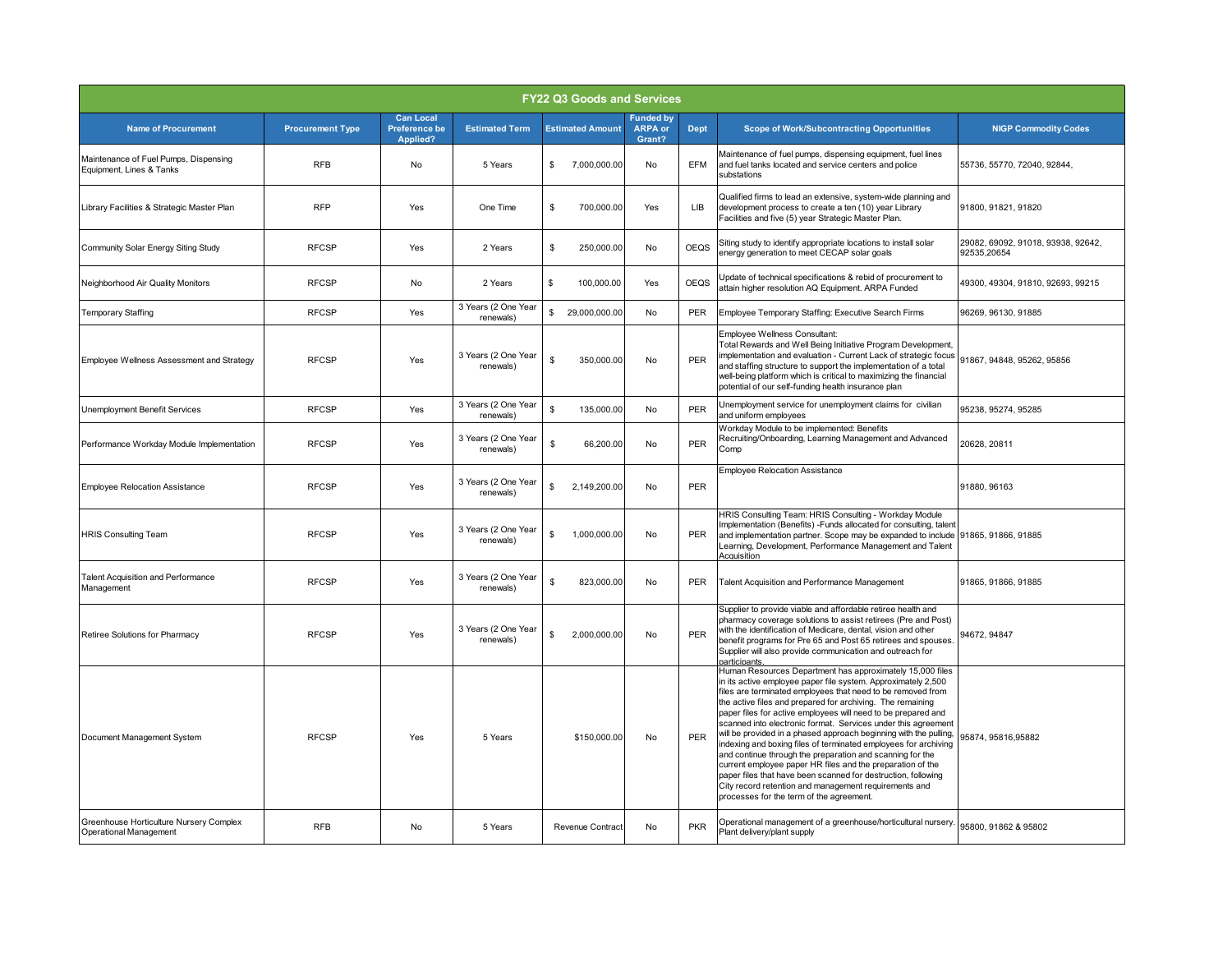| <b>FY22 Q3 Goods and Services</b>                                             |                         |                                                      |                       |                         |                                              |             |                                                                                                      |                             |
|-------------------------------------------------------------------------------|-------------------------|------------------------------------------------------|-----------------------|-------------------------|----------------------------------------------|-------------|------------------------------------------------------------------------------------------------------|-----------------------------|
| <b>Name of Procurement</b>                                                    | <b>Procurement Type</b> | <b>Can Local</b><br><b>Preference be</b><br>Applied? | <b>Estimated Term</b> | <b>Estimated Amount</b> | <b>Funded by</b><br><b>ARPA or</b><br>Grant? | <b>Dept</b> | <b>Scope of Work/Subcontracting Opportunities</b>                                                    | <b>NIGP Commodity Codes</b> |
| Food & Drink Concession Services at Kiest<br>Softball Complex                 | <b>RFB</b>              | Yes                                                  | 5 Years               | <b>Revenue Contract</b> | No                                           | <b>PKR</b>  | Food and drink concessionaire service                                                                | 96115, 91852 & 96138        |
| Mobile Office Unit Rental/Purchase                                            | <b>RFB</b>              | Yes                                                  | 3 Years               | 378.346.00<br>\$        | No                                           | <b>PKR</b>  | Rental and purchase of mobile office units with<br>delivery/installation                             | 07072, 98100, 97140         |
| Compact Crawler Boom Equipment Purchase                                       | <b>RFB</b>              | Yes                                                  | One-Time              | 126.450.00<br>\$        | No                                           | <b>PKR</b>  | Delivery of maintenance equipment                                                                    | 54500.76044.                |
| Concession Kitchen Equipment Maintenance<br>and Repair for Aquatic Facilities | <b>RFB</b>              | Yes                                                  | 3 Years               | \$<br>150.000.00        | No                                           | <b>PKR</b>  | Maintenance and repair of concession kitchen equipment                                               | 93130.91042.&16575          |
| Golf Professional Manager Concession<br>Contract                              | <b>RFB</b>              | Yes                                                  | 5 Years               | Revenue Contract        | No                                           | <b>PKR</b>  | Golf professional manager concession contract                                                        | 98831, 96138, 97725         |
| D2 Planning Grant                                                             | <b>RFP</b>              | No                                                   | 15 months             | 125,000.00<br>\$        | Yes                                          | <b>PUD</b>  | Planning work for D2 DART alignment                                                                  | 91896, 94050                |
| Scale Repair, Parts & Maintenance                                             | <b>RFB</b>              | Yes                                                  | 3 Years               | 371.205.00<br>\$        | No                                           | SAN         | Provide scale repair, parts, and maintenance for weigh stations<br>and portable wheel weighers       | 93879, 30561                |
| On Call Solid Waste Consulting                                                | <b>RFP</b>              | Yes                                                  | 2 Years               | 454.090.00<br>\$        | No                                           | SAN         | On-Call solid waste consultant services                                                              | 91800, 91897                |
| Electronic Collections & Recycling                                            | <b>RFB</b>              | Yes                                                  | 3 Years               | 143,702.70<br>\$        | <b>No</b>                                    | SAN         | e-Stewards certified recycling companies to provide electronics<br>collection and recycling services | 57862.57864                 |
| Authorized Household Hazardous Waste<br>Collection / DALLAS AREA              | <b>RFP</b>              | Yes                                                  | 1 Year                | 1,105,565.36<br>\$      | No                                           | SAN         | Collection and disposal of household hazardous waste<br>originating in the City of Dallas            | 92645, 95896                |
| Waste and Recycling Collection Roll Carts                                     | <b>RFB</b>              | Yes                                                  | 1 Year                | 1,599,301.00<br>S       | No                                           | SAN         | Purchase of waste and recycling collection roll carts and parts                                      | 45065, 56502, 96119,        |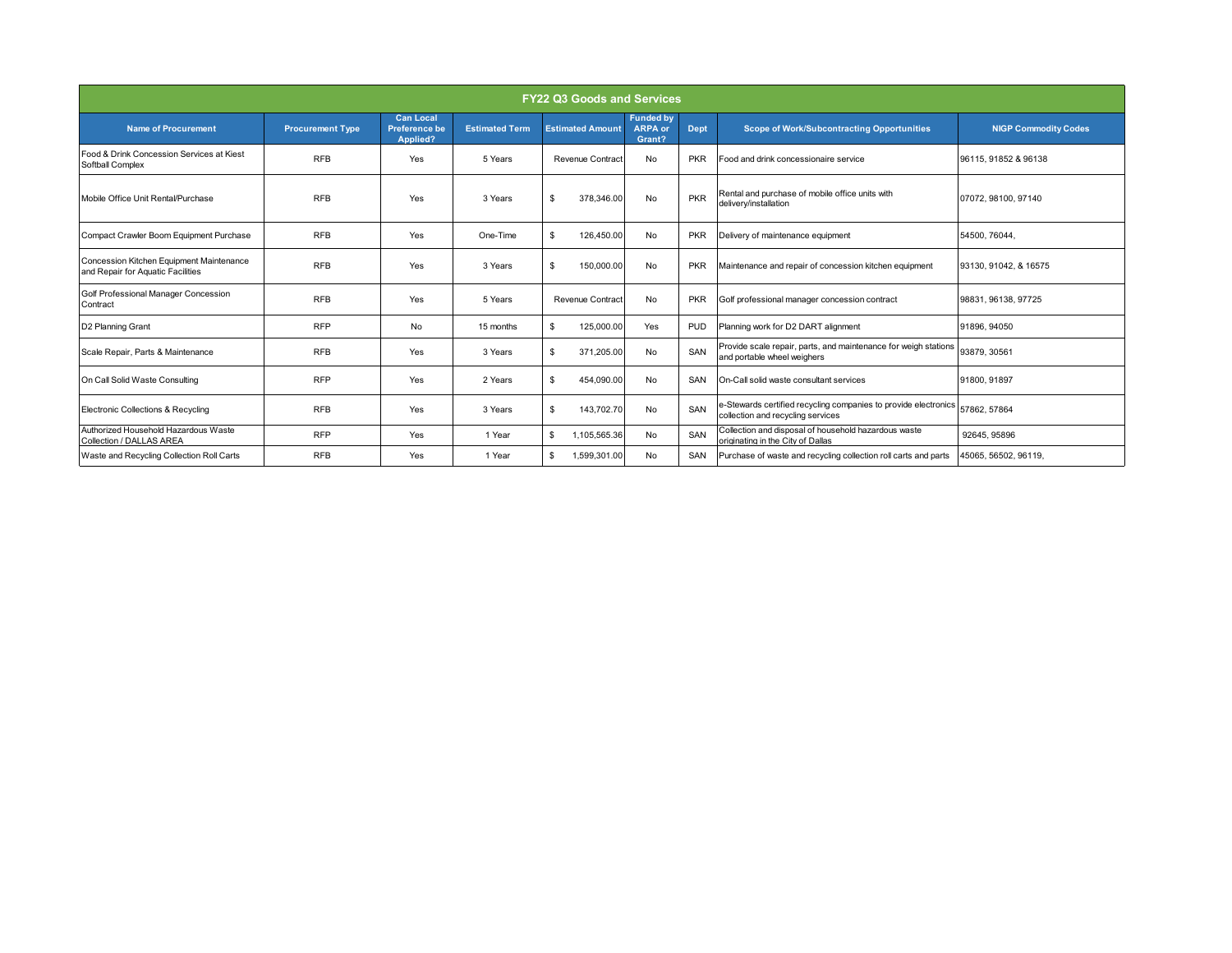| <b>FY22 Q3 CONSTRUCTION</b>    |            |                                                                                                                                                         |                                               |                         |                         |                                                                                                                                                                                                                                                                                                                        |                                                                                                                                                                                                                       |                                                                                                                  |
|--------------------------------|------------|---------------------------------------------------------------------------------------------------------------------------------------------------------|-----------------------------------------------|-------------------------|-------------------------|------------------------------------------------------------------------------------------------------------------------------------------------------------------------------------------------------------------------------------------------------------------------------------------------------------------------|-----------------------------------------------------------------------------------------------------------------------------------------------------------------------------------------------------------------------|------------------------------------------------------------------------------------------------------------------|
| <b>Department</b>              | Dept.      | <b>Name of Procurement</b>                                                                                                                              | <b>Contract Type</b>                          | <b>Procurement Type</b> | <b>Estimated Amount</b> | <b>Scope of Work</b>                                                                                                                                                                                                                                                                                                   | <b>Subcontracting Opportunities</b>                                                                                                                                                                                   | <b>NIGP Commodity Codes</b>                                                                                      |
| Aviation                       | AVI        | Dallas Love Field Taxiway A                                                                                                                             | A&E                                           | RFQ/RFP                 | \$.<br>2,500,000        | Design TWY A and RWY 13L-31R safety area and provide<br>construction Administration during each construction phase                                                                                                                                                                                                     | Design, geotechnical services                                                                                                                                                                                         | 91300, 91310, 91340, 91341,<br>91345, 91356, 91364, 91219,<br>91223.91240.91244                                  |
| Aviation                       | AVI        | Dallas Love Field Aircraft Rescue &<br><b>Firefighting Facility</b>                                                                                     | A&E                                           | RFO/RFP                 | S.                      | Design a new ARFF Station at Dallas Love Field Airport that combines<br>efficiency and sustainability by co-locating both ARFF Station 21<br>3,000,000 functions and personnel as well as the airport's Airside Operations<br>Division. Design of an access road to the new facility will also be part<br>of the scope | Interior design, architectural and engineering<br>services, fire control systems, fire protection<br>equipment, supplies, landscape architecture,<br>Airport architectural services, Airport facility<br>construction | 90700, 91815, 90600, 90652,<br>96109, 92670, 92588, 92567,<br>92531, 92517, 90742, 92683,<br>92500, 92539, 92561 |
| Aviation                       | AVI        | Dallas Love Field Transportation Network<br>Company                                                                                                     | Construction                                  | <b>RFCSP</b>            | \$<br>700.000           | In order to relieve congestions on the lower level curbside at Dallas<br>Love Field, the Design Team reviewed multiple locations to relocate<br>the Transportation Network Company (TNC) pick up area                                                                                                                  | Civil, wayfinding security, transportation IT                                                                                                                                                                         | 92517, 55762, 55763, 65266,<br>65515, 92032                                                                      |
| Aviation                       | AVI        | Dallas Airport System CMPM                                                                                                                              | <b>Professional Services</b>                  | RFQ/RFP                 | 12,000,000<br>\$.       | Professional consulting services that are required to support<br>construction services on multiple projects within the Dallas Airport<br>System which includes Dallas Love Field Airport, Dallas Executive<br>Airport, and the Dallas Convention Center Vertiport                                                      | Architectural and engineering service, airport<br>construction, inspection, administrative and<br>construction consulting                                                                                             | 90738, 90903, 90910, 90921,<br>90924.90930.91806.91817.<br>91831, 96847                                          |
| <b>Building Services</b>       | <b>BSD</b> | <b>Environmental Abatement Services</b><br>(Asbestos, Mold, Lead, and Industrial<br>Waste)                                                              | Construction                                  | <b>RFCSP</b>            | s.                      | Job Order Contracting services (JOC) to provide environmental<br>abatement Services (asbestos, mold, lead, and industrial<br>5,500,000 waste). Typical work to be performed consists of asbestos abatement<br>lead abatement, mold remediation, and industrial waste removal,<br>transportation, and disposal          | Remediation services, environmental,<br>asbestos abatement equipment and supplies,<br>lead abatement services                                                                                                         | 34505, 91047                                                                                                     |
| <b>Building Services</b>       | <b>BSD</b> | <b>Water Extraction Services</b>                                                                                                                        | <b>Other Services</b>                         | <b>RFB</b>              | \$<br>300,000           | A master service agreement for emergency water extraction, structure<br>and content drying and smoke and soot removal.                                                                                                                                                                                                 | Fire and or water damage restoration<br>services                                                                                                                                                                      | 91024                                                                                                            |
| <b>Building Services</b>       | <b>BSD</b> | Job Order Contracting for construction<br>services for repairs, alterations,<br>renovations, remediation and construction<br>at various City facilities | Construction                                  | <b>RFB</b>              | 25,000,000<br>s.        | Construction contracts with multiple vendors to provide job order<br>contracting services for repairs, alterations, renovations, remediation<br>and construction at various City facilities                                                                                                                            | General construction services, electrical<br>services, plumbing services, flooring, HVAC                                                                                                                              | 91200, 91223, 91438, 91468,<br>90945, 91444, 55705                                                               |
| <b>Building Services</b>       | <b>BSD</b> | Architecture, Civil Engineering and<br>Structural Engineering and design services                                                                       | A&E                                           | <b>RFQ</b>              | S.                      | Request for qualifications for Architecture and Engineering services to<br>2,000,000 provide design services, civil engineering and structural engineering to<br>pro                                                                                                                                                   | Engineering consulting, engineering services,<br>architectural services                                                                                                                                               | 92517, 92500, 92533, 92588,<br>92555, 95242, 91842, 90600                                                        |
| Convention & Event<br>Services | CCT        | Owner's Representative (KBHCCD<br>construction)                                                                                                         | Construction,<br><b>Professional Services</b> | <b>RFQ</b>              |                         | TBD TBD                                                                                                                                                                                                                                                                                                                | <b>TBD</b>                                                                                                                                                                                                            | TBD                                                                                                              |
| Dallas Water<br>Utilities      | <b>DWU</b> | Water and Wastewater Replacements FY<br>20/21 - Pkg 2                                                                                                   | Construction                                  | <b>RFB</b>              | s.<br>12,000,000        | Construction of Water and Wastewater pipelines and appurtenances.<br>Approximately 30,000 LF of water and wastewater mains and roadway<br>repair.                                                                                                                                                                      | Pipes<br>Valves<br>Fittings<br>Paving<br>Trucking/Hauling<br><b>Construction Materials</b>                                                                                                                            | 91200, 91400                                                                                                     |
| Office of Cultural<br>Affairs  | <b>OCA</b> | Majestic and Moody Sign Repair and<br>Maintenance                                                                                                       | <b>Other Services</b>                         | RFQ/RFP                 | Ŝ.                      | 300,000 Repair and maintenance of neon and LED in the marquee signs                                                                                                                                                                                                                                                    | Signs, Neon                                                                                                                                                                                                           | 80185                                                                                                            |
| Public Works                   | PBW        | Columbia Ave/Main St from S Beacon St to<br>Deep Ellum; Tony Payberah                                                                                   | Construction                                  | <b>RFB</b>              | \$.<br>4,250,000        | Thoroughfares                                                                                                                                                                                                                                                                                                          | Excavation<br>Sawcut<br>Paving<br><b>Barricades</b><br>Hauling<br>Concrete                                                                                                                                            | 91300, 91319, 91327, 91345,<br>91347, 91350, 91394, 91395                                                        |
| Public Works                   | PBW        | McKinney Ave/Cole Two-way Conversion                                                                                                                    | <b>Other Services</b>                         | RFQ/RFP                 | \$<br>21,100,000        | Intergovernmental Partnership Project                                                                                                                                                                                                                                                                                  | Excavation<br>Sawcut<br>Paving<br>Barricades<br>Hauling<br>Concrete                                                                                                                                                   | 91300, 91319, 91327, 91345,<br>91347, 91350, 91394, 91396                                                        |
| Public Works                   | PBW        | 15632-15724 Golden Creek Rd & 6231-<br>6239 LaCosta Dr & 15503-15531 Bay<br>Point Dr; John Sakwa                                                        | Construction                                  | <b>RFB</b>              | \$<br>390,000           | Alley                                                                                                                                                                                                                                                                                                                  | Excavation<br>Sawcut<br>Paving<br>Barricades<br>Hauling<br>Concrete                                                                                                                                                   | 91300, 91319, 91327, 91345,<br>91347, 91350, 91394, 91395                                                        |
| Public Works                   | PBW        | 6506-6556 Crestmere Dr & 6515-6555<br>Meadowcreek Dr: John Sakwa                                                                                        | Construction                                  | <b>RFB</b>              | 293,000<br>$\mathbf{s}$ | Alley                                                                                                                                                                                                                                                                                                                  | Excavation<br>Sawcut<br>Paving<br><b>Barricades</b><br>Hauling<br>Concrete                                                                                                                                            | 91300, 91319, 91327, 91345,<br>91347, 91350, 91394, 91395                                                        |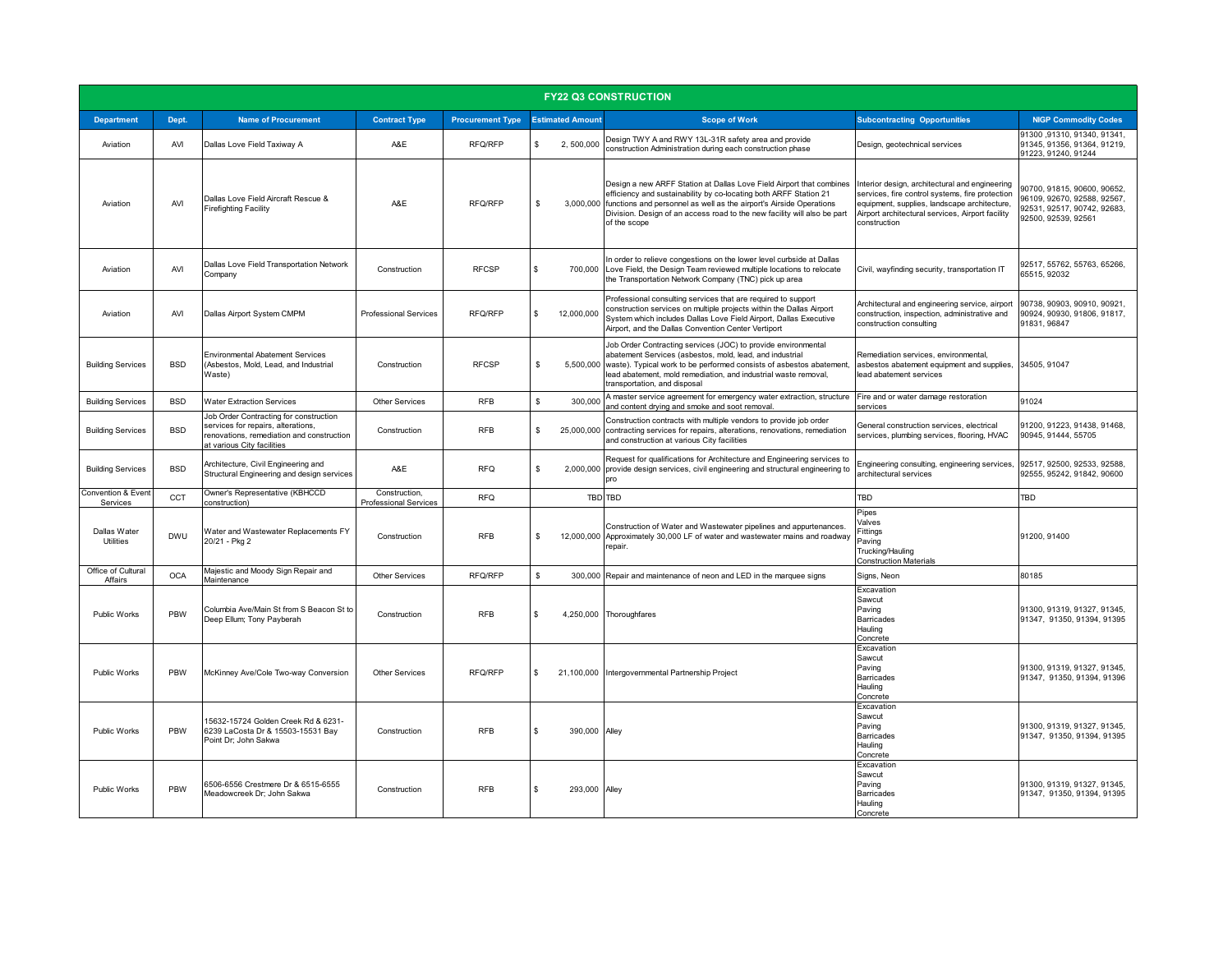| <b>FY22 Q3 CONSTRUCTION</b> |       |                                                                                      |                      |                         |                                     |                      |                                                                     |                                                           |  |
|-----------------------------|-------|--------------------------------------------------------------------------------------|----------------------|-------------------------|-------------------------------------|----------------------|---------------------------------------------------------------------|-----------------------------------------------------------|--|
| <b>Department</b>           | Dept. | <b>Name of Procurement</b>                                                           | <b>Contract Type</b> | <b>Procurement Type</b> | <b>Estimated Amount</b>             | <b>Scope of Work</b> | <b>Subcontracting Opportunities</b>                                 | <b>NIGP Commodity Codes</b>                               |  |
| Public Works                | PBW   | 6510-6580 Calais Dr & 6509-6565<br>Crestmere Dr; John Sakwa                          | Construction         | <b>RFB</b>              | \$<br>294,000 Alley                 |                      | Excavation<br>Sawcut<br>Paving<br>Barricades<br>Hauling<br>Concrete | 91300, 91319, 91327, 91345,<br>91347, 91350, 91394, 91395 |  |
| Public Works                | PBW   | 6808-7038 Hunters Ridge Dr & 6807-6959<br>Town Bluff Dr; John Sakwa                  | Construction         | <b>RFB</b>              | \$<br>518,000 Alley                 |                      | Excavation<br>Sawcut<br>Paving<br>Barricades<br>Hauling<br>Concrete | 91300, 91319, 91327, 91345.<br>91347, 91350, 91394, 91395 |  |
| Public Works                | PBW   | 6906-7030 Orchid Ln & 6909-7007<br>Meadowbriar Ln & 7017 Pemberton Dr;<br>John Sakwa | Construction         | <b>RFB</b>              | 687,000 Alley<br>$\mathbf{\hat{x}}$ |                      | Excavation<br>Sawcut<br>Paving<br>Barricades<br>Hauling<br>Concrete | 91300, 91319, 91327, 91345,<br>91347, 91350, 91394, 91395 |  |
| Public Works                | PBW   | 6920-7038 Midbury Dr & 6919-7033<br>Northaven Rd; John Sakwa                         | Construction         | <b>RFB</b>              | \$<br>485,000                       | Alley                | Excavation<br>Sawcut<br>Paving<br>Barricades<br>Hauling<br>Concrete | 91300, 91319, 91327, 91345,<br>91347, 91350, 91394, 91395 |  |
| Public Works                | PBW   | 4804-4950 Ashbrook Rd & 4803-4945<br>Chilton Dr; John Sakwa                          | Construction         | <b>RFB</b>              | \$<br>406,000                       | Alley                | Excavation<br>Sawcut<br>Paving<br>Barricades<br>Hauling<br>Concrete | 91300, 91319, 91327, 91345,<br>91347, 91350, 91394, 91396 |  |
| Public Works                | PBW   | 5005-5207 Banting Way & 5411-5445<br>Enderly Pl; John Sakwa                          | Construction         | <b>RFB</b>              | \$<br>400,000 Alley                 |                      | Excavation<br>Sawcut<br>Paving<br>Barricades<br>Hauling<br>Concrete | 91300, 91319, 91327, 91345,<br>91347, 91350, 91394, 91397 |  |
| Public Works                | PBW   | 5107-5143 Breakwood Dr & 5116-5152<br>Colter Dr; John Sakwa                          | Construction         | <b>RFB</b>              | \$<br>163,000                       | Alley                | Excavation<br>Sawcut<br>Paving<br>Barricades<br>Hauling<br>Concrete | 91300, 91319, 91327, 91345,<br>91347, 91350, 91394, 91398 |  |
| Public Works                | PBW   | 5303-5347 Blaney Way & 5204-5240<br>Banting Way; John Sakwa                          | Construction         | <b>RFB</b>              | \$<br>337,000 Alley                 |                      | Excavation<br>Sawcut<br>Paving<br>Barricades<br>Hauling<br>Concrete | 91300, 91319, 91327, 91345,<br>91347, 91350, 91394, 91399 |  |
| Public Works                | PBW   | 5620-5832 Everglade Rd & 5707-5861<br>Marview Ln; John Sakwa                         | Construction         | <b>RFB</b>              | 400,000 Alley<br>$\mathbf{s}$       |                      | Excavation<br>Sawcut<br>Paving<br>Barricades<br>Hauling<br>Concrete | 91300, 91319, 91327, 91345,<br>91347, 91350, 91394, 91400 |  |
| Public Works                | PBW   | 7027-7203 Hunnicut Rd & 7012-7108<br>Beltreau Ln; John Sakwa                         | Construction         | <b>RFB</b>              | \$<br>207,000                       | Alley                | Excavation<br>Sawcut<br>Paving<br>Barricades<br>Hauling<br>Concrete | 91300, 91319, 91327, 91345,<br>91347, 91350, 91394, 91401 |  |
| Public Works                | PBW   | 7309-7435 Tangleglen Dr & 7364-7450<br>Tophill Ln; John Sakwa                        | Construction         | <b>RFB</b>              | \$<br>293,000 Alley                 |                      | Excavation<br>Sawcut<br>Paving<br>Barricades<br>Hauling<br>Concrete | 91300, 91319, 91327, 91345,<br>91347, 91350, 91394, 91395 |  |
| <b>Public Works</b>         | PBW   | 7405-7443 Lynworth Dr & 7408-7438<br>Chattington Dr; John Sakwa                      | Construction         | <b>RFB</b>              | $\mathbb{S}$<br>214,032 Alley       |                      | Excavation<br>Sawcut<br>Paving<br>Barricades<br>Hauling<br>Concrete | 91300, 91319, 91327, 91345,<br>91347, 91350, 91394, 91395 |  |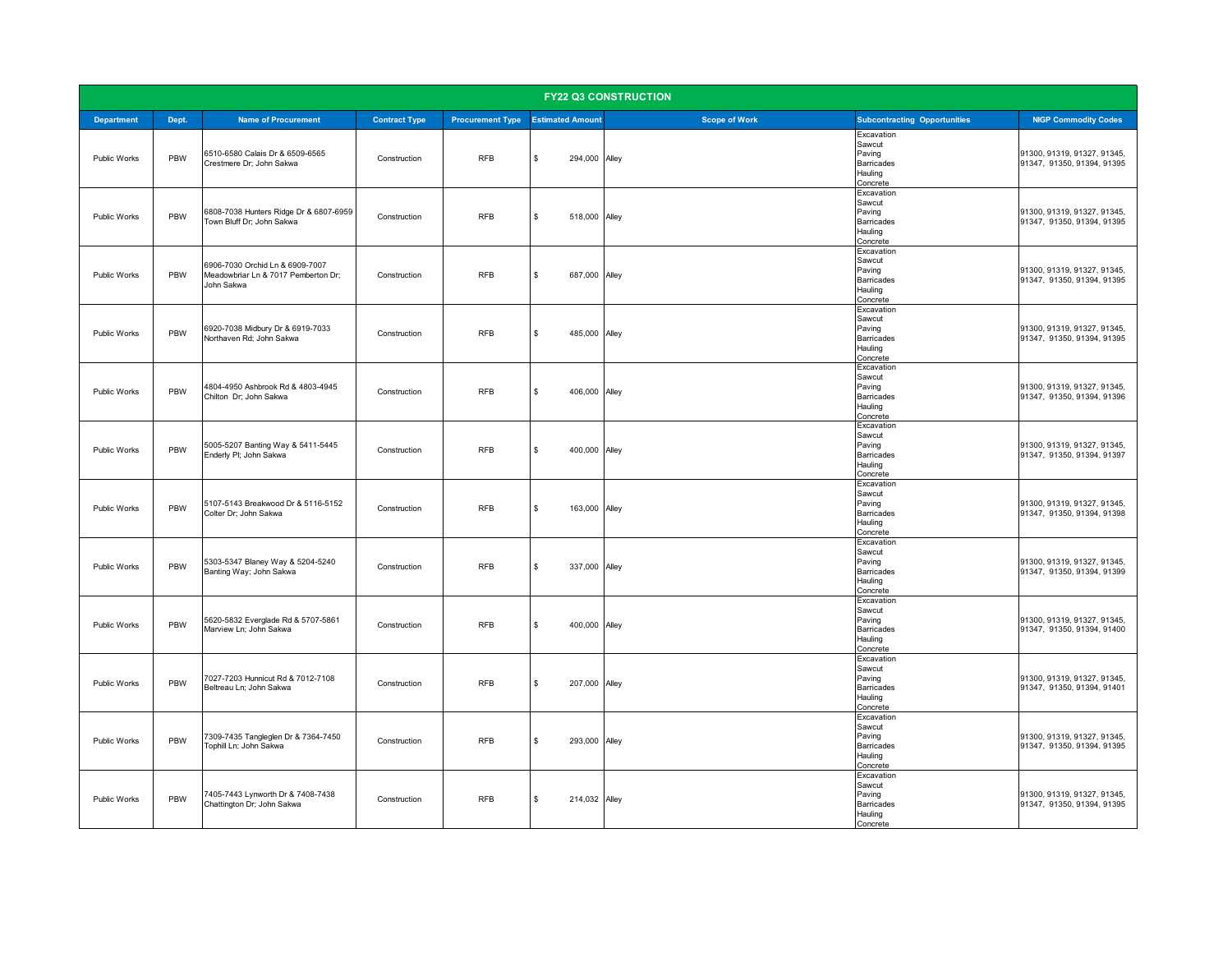|                   | <b>FY22 Q3 CONSTRUCTION</b> |                                                                                   |                      |                                          |                         |                                                                                                                                           |                                                                                                              |                                                                    |
|-------------------|-----------------------------|-----------------------------------------------------------------------------------|----------------------|------------------------------------------|-------------------------|-------------------------------------------------------------------------------------------------------------------------------------------|--------------------------------------------------------------------------------------------------------------|--------------------------------------------------------------------|
| <b>Department</b> | Dept.                       | <b>Name of Procurement</b>                                                        | <b>Contract Type</b> | <b>Procurement Type</b> Estimated Amount |                         | <b>Scope of Work</b>                                                                                                                      | <b>Subcontracting Opportunities</b>                                                                          | <b>NIGP Commodity Codes</b>                                        |
| Public Works      | PBW                         | 7606-7672 Rolling Acres Dr & 7615-7651<br>Tophill Ln; John Sakwa                  | Construction         | RFB                                      | $\mathbf{s}$<br>253,207 | Alley                                                                                                                                     | Excavation<br>Sawcut<br>Paving<br>Barricades<br>Hauling<br>Concrete                                          | 91300, 91319, 91327, 91345,<br>91347, 91350, 91394, 91395          |
| Public Works      | PBW                         | Burroaks Cir from Burroaks Dr to End of<br>Pavement; John Sakwa                   | Construction         | <b>RFB</b>                               | \$                      | 435,000 Street Reconstruction                                                                                                             | Excavation<br>Sawcut<br>Paving<br><b>Barricades</b><br>Hauling<br>Concrete                                   | 91300, 91319, 91327, 91345,<br>91347, 91350, 91394, 91395          |
| Public Works      | PBW                         | Myers Cir from Myers Cir to Elam Rd; John<br>Sakwa                                | Construction         | <b>RFB</b>                               | \$                      | 1,029,459 Street Reconstruction                                                                                                           | Excavation<br>Sawcut<br>Paving<br>Barricades<br>Hauling<br>Concrete                                          | 91300, 91319, 91327, 91345,<br>91347, 91350, 91394, 91395          |
| Public Works      | PBW                         | S Murdeaux Ln from Great Trinity Forest<br>Way to Olusta Dr; John Sakwa           | Construction         | <b>RFB</b>                               | \$<br>700,363           | Street reconstruction                                                                                                                     | Excavation<br>Sawcut<br>Paving<br><b>Barricades</b><br>Hauling<br>Concrete                                   | 91300, 91319, 91327, 91345,<br>91347, 91350, 91394, 91395          |
| Public Works      | PBW                         | Lamar Streetscape; Horacio Pizzarello                                             | Construction         | <b>RFB</b>                               | \$                      | 3,750,000 Streetscape of Lamar Street from Wood to Elm Street                                                                             | <b>Traffic Signal</b><br>Landscaping<br>Paving/Sidewalk<br>Trucking/Hauling<br><b>Construction Materials</b> | 91300, 91319, 91327, 91345,<br>91347, 91350, 91394,<br>91395,99896 |
| Public Works      | PBW                         | Coombs Creek Trail Extension; Horacio<br>Pizzarello                               | Construction         | <b>RFB</b>                               | \$<br>3,800,000         | 12-ft concrete trail from Jr Drive to Beckley Avenue: pedestrian bridge<br>over Coombs Creek, HAWK traffic signal crossing Beckley Avenue | <b>Traffic Signal</b><br>Paving/Trail/Sidewalk<br>Trucking/Hauling<br><b>Construction Materials</b>          | 91300, 91319, 91327, 91345,<br>91347, 91350, 91394,<br>91395,99892 |
| Public Works      | PBW                         | Canada Dr from Westmoreland to<br>Hampton; Andrew Velasquez                       | Construction         | <b>RFB</b>                               | $\mathbf{s}$            | 7,600,000 Thoroughfares                                                                                                                   | Excavation<br>Sawcut<br>Paving<br><b>Barricades</b><br>Hauling<br>Concrete                                   | 91300, 91319, 91327, 91345,<br>91347, 91350, 91394,<br>91395,99892 |
| Public Works      | PBW                         | Commerce Street from Good Latimre to<br>Exposition; Andrew Velasquez              | Construction         | <b>RFB</b>                               | \$                      | 9,700,000 Thoroughfares                                                                                                                   | Excavation<br>Sawcut<br>Paving<br><b>Barricades</b><br>Hauling<br>Concrete                                   | 91300, 91319, 91327, 91345,<br>91347, 91350, 91394,<br>91395,99892 |
| Public Works      | PBW                         | Chalk Hill - I 30 EB frontage Road to<br>Singleton; Mehari Abraha                 | Construction         | <b>RFB</b>                               | $\mathbf{s}$            | 6,630,449 Thoroughfares                                                                                                                   | Excavation<br>Sawcut<br>Paving<br>Barricades<br>Hauling<br>Concrete                                          | 91300, 91319, 91327, 91345,<br>91347, 91350, 91394,<br>91395,99892 |
| Public Works      | PBW                         | Maple Ave from 700' south of Mockingbird<br>Ln to Mockingbird Ln; Kassem Elkhalil | Construction         | <b>RFB</b>                               | \$                      | 730,200 Street Reconstruction Thoroughfares                                                                                               | Excavation<br>Sawcut<br>Paving<br><b>Barricades</b><br>Hauling<br>Concrete                                   | 91300, 91319, 91327, 91345,<br>91347, 91350, 91394,<br>91395,99893 |
| Public Works      | PBW                         | Woodmeadow from La Prada west to the<br>end of divided roadway; Kassem Elkhalil   | Construction         | <b>RFB</b>                               | \$                      | 1,703,800 Street Reconstruction Thoroughfares                                                                                             | Excavation<br>Sawcut<br>Paving<br>Barricades<br>Hauling<br>Concrete                                          | 91300, 91319, 91327, 91345,<br>91347, 91350, 91394,<br>91395,99894 |
| Public Works      | PBW                         | Avenue H from E 11th St to Sanderson<br>Ave; Osiris Muhammad                      | Construction         | <b>RFB</b>                               | \$                      | 842,916 Street Reconstruction                                                                                                             | Excavation<br>Sawcut<br>Paving<br>Barricades<br>Hauling<br>Concrete                                          | 91300, 91319, 91327, 91345,<br>91347, 91350, 91394,<br>91395,99895 |
| Public Works      | PBW                         | Church St from I-35 to Cliff to End; Osiris<br>Muhammad                           | Construction         | <b>RFB</b>                               | \$                      | 572,316 Street Reconstruction                                                                                                             | Excavation<br>Sawcut<br>Paving<br><b>Barricades</b><br>Hauling<br>Concrete                                   | 91300, 91319, 91327, 91345,<br>91347, 91350, 91394,<br>91395,99896 |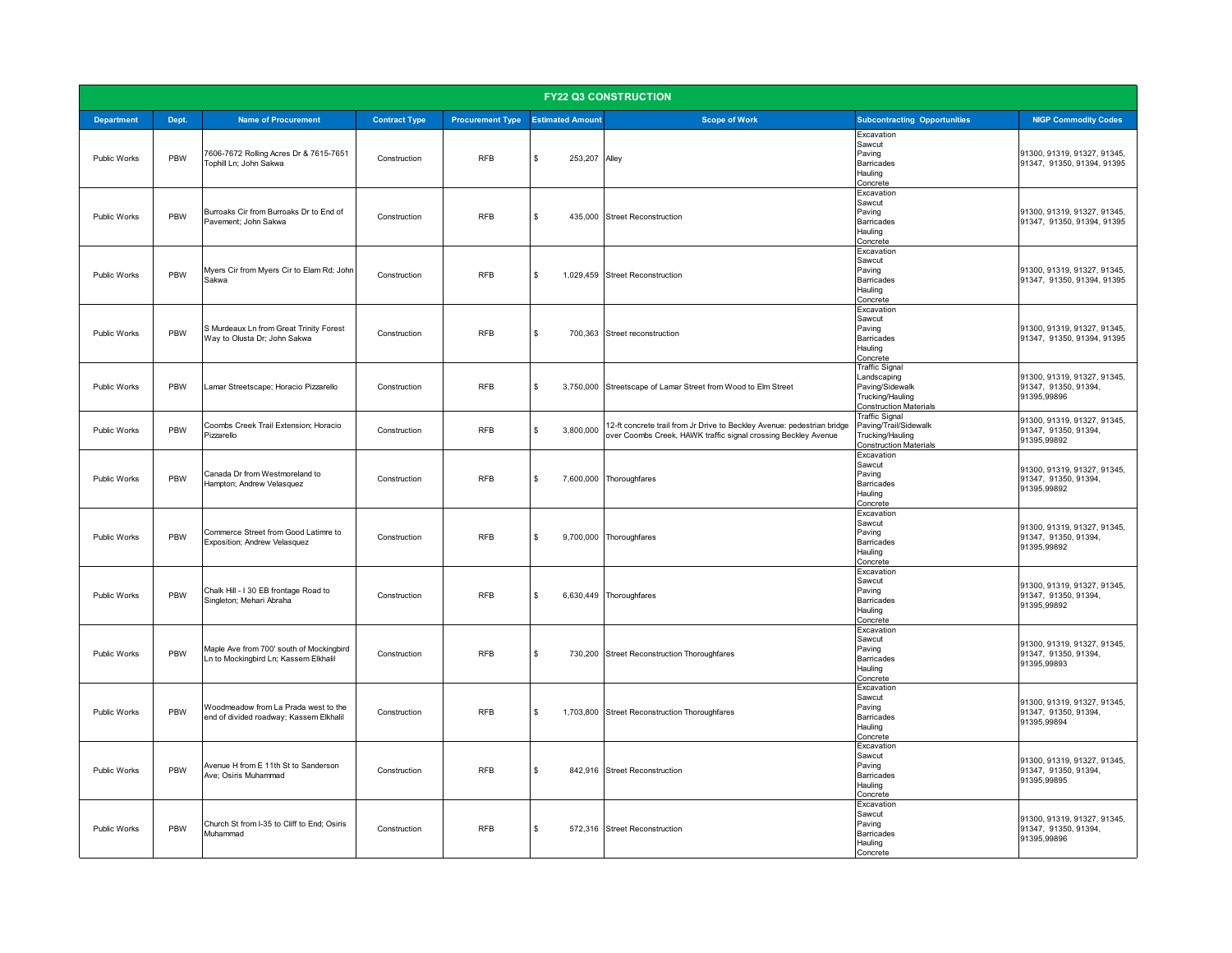| <b>FY22 Q3 CONSTRUCTION</b> |            |                                                                                                                                                                                             |                              |                                          |                               |                                                                                                                                                               |                                                                                                                                                                                                                                                                                                                                                                                        |                                                                                         |
|-----------------------------|------------|---------------------------------------------------------------------------------------------------------------------------------------------------------------------------------------------|------------------------------|------------------------------------------|-------------------------------|---------------------------------------------------------------------------------------------------------------------------------------------------------------|----------------------------------------------------------------------------------------------------------------------------------------------------------------------------------------------------------------------------------------------------------------------------------------------------------------------------------------------------------------------------------------|-----------------------------------------------------------------------------------------|
| <b>Department</b>           | Dept.      | <b>Name of Procurement</b>                                                                                                                                                                  | <b>Contract Type</b>         | <b>Procurement Type Estimated Amount</b> |                               | <b>Scope of Work</b>                                                                                                                                          | <b>Subcontracting Opportunities</b>                                                                                                                                                                                                                                                                                                                                                    | <b>NIGP Commodity Codes</b>                                                             |
| Public Works                | <b>PBW</b> | N Cliff St from Hutchins Ave to Reverend<br>CBT Smith St; Osiris Muhammad                                                                                                                   | Construction                 | <b>RFB</b>                               | $\mathbf{s}$<br>442,822       | <b>Street Reconstruction</b>                                                                                                                                  | Excavation<br>Sawcut<br>Paving<br>Barricades<br>Hauling<br>Concrete                                                                                                                                                                                                                                                                                                                    | 91300, 91319, 91327, 91345,<br>91347, 91350, 91394,<br>91395,99897                      |
| Public Works                | PBW        | Hoode St from Woodmont Dr to N Jim<br>Miller Rd; Rebecca Carr                                                                                                                               | Construction                 | <b>RFB</b>                               | $\mathbf{s}$                  | 1,630,432 Street Reconstruction                                                                                                                               | Excavation<br>Sawcut<br>Paving<br>Barricades<br>Hauling<br>Concrete                                                                                                                                                                                                                                                                                                                    | 91300, 91319, 91327, 91345,<br>91347, 91350, 91394,<br>91395,99898                      |
| Public Works                | PBW        | Raynelle Ave from Hoode St to CF Hawn<br>Serv S; Rebecca Carr                                                                                                                               | Construction                 | <b>RFB</b>                               | $\mathbf{s}$                  | 1.733.626 Street Reconstruction                                                                                                                               | Excavation<br>Sawcut<br>Paving<br>Barricades<br>Hauling<br>Concrete                                                                                                                                                                                                                                                                                                                    | 91300, 91319, 91327, 91345,<br>91347, 91350, 91394,<br>91395,99899                      |
| Public Works                | PBW        | The Bottom PH II - Sparks St from Hutchins<br>Ave to Levee; Cleaves St from Hutchins<br>Ave to Levee; Hart St from Canyon St to<br>Levee & Connector Rd between Hart St;<br>Kassem Elkhalil | Construction                 | <b>RFB</b>                               | $\mathbf{s}$                  | 2,582,545 Streetscape/Urban Design                                                                                                                            | Excavation<br>Sawcut<br>Paving<br>Barricades<br>Hauling<br>Concrete                                                                                                                                                                                                                                                                                                                    | 91300, 91319, 91327, 91345,<br>91347, 91350, 91394,<br>91395,99900                      |
| Public Works                | PBW        | 2022 Dallas Sidewalk Master Plan<br>Improvements                                                                                                                                            | Construction                 | <b>RFB</b>                               | \$                            | 13,887,150 2022 Dallas Sidewalk Master Plan Improvements                                                                                                      | The installation of sidewalks and barrier free<br>ramps throughout the city to ensure the City<br>of Dallas' compliance with the American with<br>Disabilities Act (ADA)                                                                                                                                                                                                               | 91319, 91347, 91382, 91384,<br>91430                                                    |
| Public Works                | PBW        | Street and Transportation Design Services<br>for Special Projects                                                                                                                           | Construction                 | <b>RFQ</b>                               |                               | TBD Street and transportation design services for special projects                                                                                            | Request statements of qualifications (SOQ)<br>from engineering and surveying consultant<br>firms to provide professional services related<br>to streets, alleys, sidewalks, pedestrian<br>bridges, bridge maintenance/repairs, drainage<br>systems, and other existing or proposed<br>basic City infrastructure for special projects in<br>various locations within the City of Dallas | 92500, 92513, 92528, 92586,<br>90735, 91366, 55090, 96889,<br>96891                     |
| Public Works                | PBW        | 2023-2025 Annual Pavement Maintenance<br>Contract                                                                                                                                           | Construction                 | <b>RFB</b>                               | $\mathbf{\hat{z}}$            | 135,000,000 2023-2025 Annual Pavement Maintenance Contract                                                                                                    | Annual street maintenance program.<br>Maintenance on asphalt and concrete streets<br>from full depth patch repairs to extensive<br>resurfacing or concrete replacement through<br>out the city. Streets are based on the paving<br>model that is updated annually.                                                                                                                     | 91200, 91216, 91275, 91300,<br>91319, 91327, 91347, 91350,<br>91382, 91384, 9138, 91430 |
| <b>Sanitation Services</b>  | SAN        | Authorized Household Hazardous Waste<br>Collection / Dallas Area                                                                                                                            | <b>Professional Services</b> | <b>RFP</b>                               | \$<br>1,105,565               | Collection and disposal of household hazardous waste (HHW)<br>originating in the City of Dallas for a 12 month period                                         | Advertising/Public Relations                                                                                                                                                                                                                                                                                                                                                           | 91503                                                                                   |
| Transportation              | <b>TRN</b> | Tornado Damaged Signals Group 1                                                                                                                                                             | Construction                 | <b>RFB</b>                               | \$<br>1,000,000               | Construction of three traffic signals.                                                                                                                        | Signal system installation                                                                                                                                                                                                                                                                                                                                                             | 94075, 94076, 96882, 96883,<br>99892, 55080, 55085,                                     |
| Transportation              | <b>TRN</b> | <b>Parking Services</b>                                                                                                                                                                     | <b>Other Services</b>        | <b>RFCSP</b>                             | \$<br>12,000,000              | Citation processing, meter maintenance and related activities.                                                                                                | Processing services                                                                                                                                                                                                                                                                                                                                                                    | 96259, 95872, 96860                                                                     |
| Transportation              | <b>TRN</b> | Pedestrian Routes to Rail                                                                                                                                                                   | Construction                 | <b>RFP</b>                               | \$<br>400,000                 | Design sidewalks and other pedestrian improvements near the Dallas<br>Zoo/ DART Station/ Southern Gateway allowing ease of connection to<br>other facilities. | Construction, sidewalk and driveway,<br>including pedestrian and handicap ramps                                                                                                                                                                                                                                                                                                        | 91347, 91382,                                                                           |
| Transportation              | <b>TRN</b> | Traffic Signal Design/Engineering                                                                                                                                                           | A&E                          | <b>RFP</b>                               | $\mathbf{\hat{x}}$<br>150,000 | Design of 2 traffic signals                                                                                                                                   | Traffic and transportation engineering                                                                                                                                                                                                                                                                                                                                                 | 92593, 91842, 92500, 92517,<br>92533, 99892, 55080, 55085                               |
| Transportation              | TRN        | Routh Street Gateway Project                                                                                                                                                                | Construction                 | <b>RFB</b>                               | \$<br>200,000                 | Construct pedestrian improvement                                                                                                                              | Construction, sidewalk and driveway,<br>including pedestrian and handicap ramps                                                                                                                                                                                                                                                                                                        | 91347, 91382,                                                                           |
| Transportation              | <b>TRN</b> | Construction Management of DART<br>Projects                                                                                                                                                 | <b>Other Services</b>        | <b>RFP</b>                               | \$<br>300,000                 | Construction management of certain DART projects within the city                                                                                              | Construction, transit facility, other, including<br>rehabilitation, maintenance and repair                                                                                                                                                                                                                                                                                             | 94034, 96847, 90700, 91842,<br>92533                                                    |
| Transportation              | TRN        | Construction Management, Engineering<br>and Inspection of Certain City Projects                                                                                                             | <b>Other Services</b>        | <b>RFP</b>                               | \$<br>500,000                 | Construction management engineering and inspection of certain City<br>projects                                                                                | Construction, transit facility, other, including<br>rehabilitation, maintenance and repair                                                                                                                                                                                                                                                                                             | 94034, 96847, 90700, 91842,<br>92533                                                    |
| Transportation              | <b>TRN</b> | Traffic Signal Construction for Bond<br>Package Group 9                                                                                                                                     | Construction                 | <b>RFB</b>                               | \$.<br>1,000,000              | Construction of four traffic signals.                                                                                                                         | Signal system installation                                                                                                                                                                                                                                                                                                                                                             | 94075.94076.96882.96883.<br>98176, 99892, 55080, 55085                                  |
| Transportation              | <b>TRN</b> | Traffic Signal Construction for Bond<br>Package Group 10                                                                                                                                    | Construction                 | <b>RFB</b>                               | \$<br>1,000,000               | Construction of four traffic signals.                                                                                                                         | Signal system installation                                                                                                                                                                                                                                                                                                                                                             | 94075, 94076, 96882, 96883,<br>98176, 99892, 55080, 55085                               |
| Transportation              | <b>TRN</b> | Traffic Signal Construction for Bond<br>Package Group 11                                                                                                                                    | Construction                 | <b>RFB</b>                               | \$<br>1,000,000               | Construction of four traffic signals.                                                                                                                         | Signal system installation                                                                                                                                                                                                                                                                                                                                                             | 94075, 94076, 96882, 96883,<br>98176, 99892, 55080, 55085                               |
| Transportation              | <b>TRN</b> | Construction of Traffic Calming Projects                                                                                                                                                    | Construction                 | <b>RFB</b>                               |                               | TBD Transportation construction of minor traffic calming projects.                                                                                            | Construction, transit facility, other, including<br>rehabilitation, maintenance and repair                                                                                                                                                                                                                                                                                             | 94034, 98176, 99892, 55017,<br>55082.                                                   |